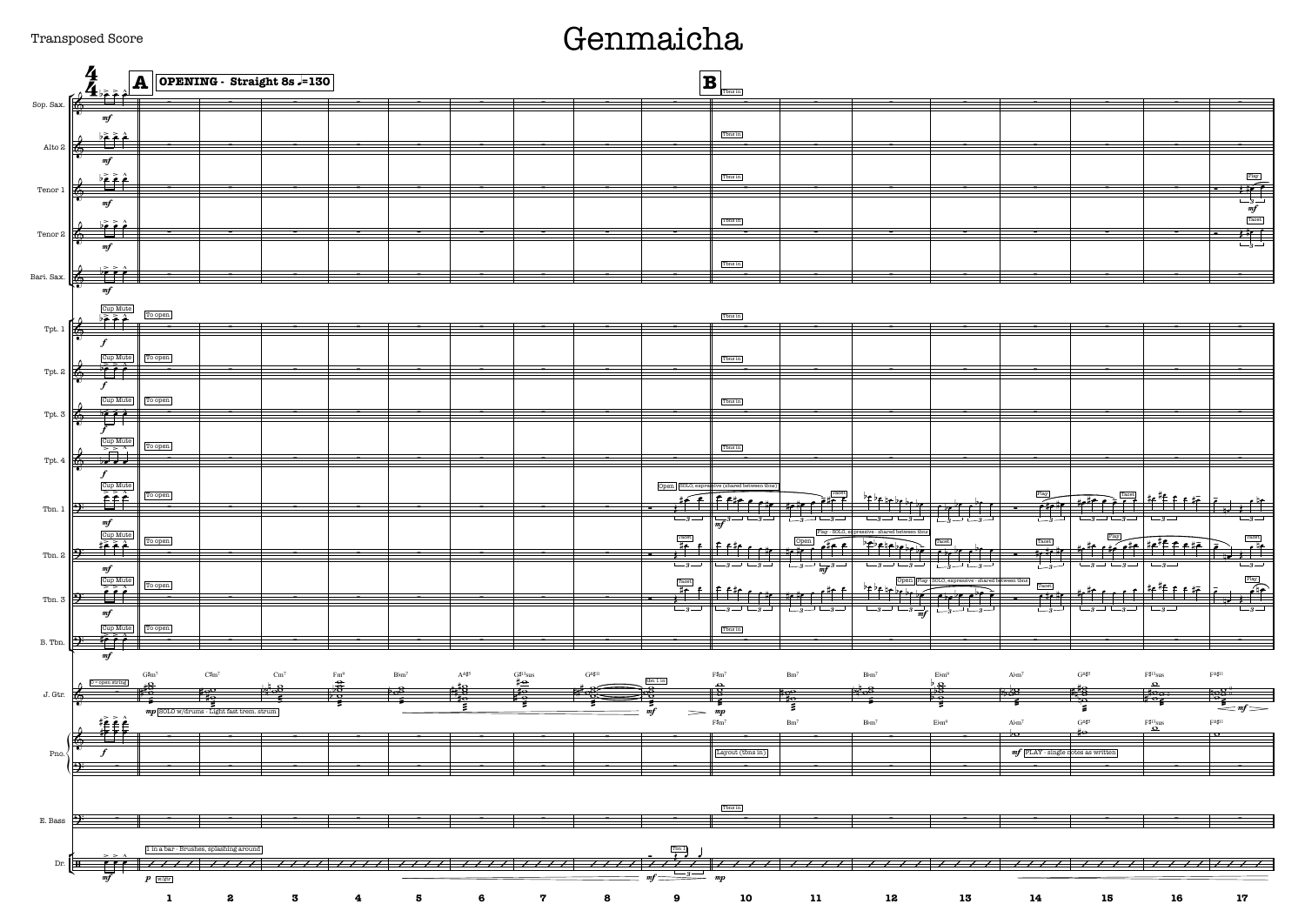

| $\frac{3}{4}$<br>ħ<br>3                             | 177<br>42<br>$\overline{P}$<br>b.<br>$\cdot$ 3 -<br>'3 | $-3-$<br>17<br>'3 |
|-----------------------------------------------------|--------------------------------------------------------|-------------------|
| ⋕,<br>t۰<br>₿.<br>m<br>$\overline{\mathbf{3}}$<br>3 | مه<br>₩<br>b.<br>Ħ<br>n.<br>$-3$<br>$3 -$              | ¥<br>3<br>3       |
|                                                     | ó                                                      | $\triangleq$      |
|                                                     | $\acute{\mathbf{o}}$                                   | $\bullet$         |
|                                                     |                                                        |                   |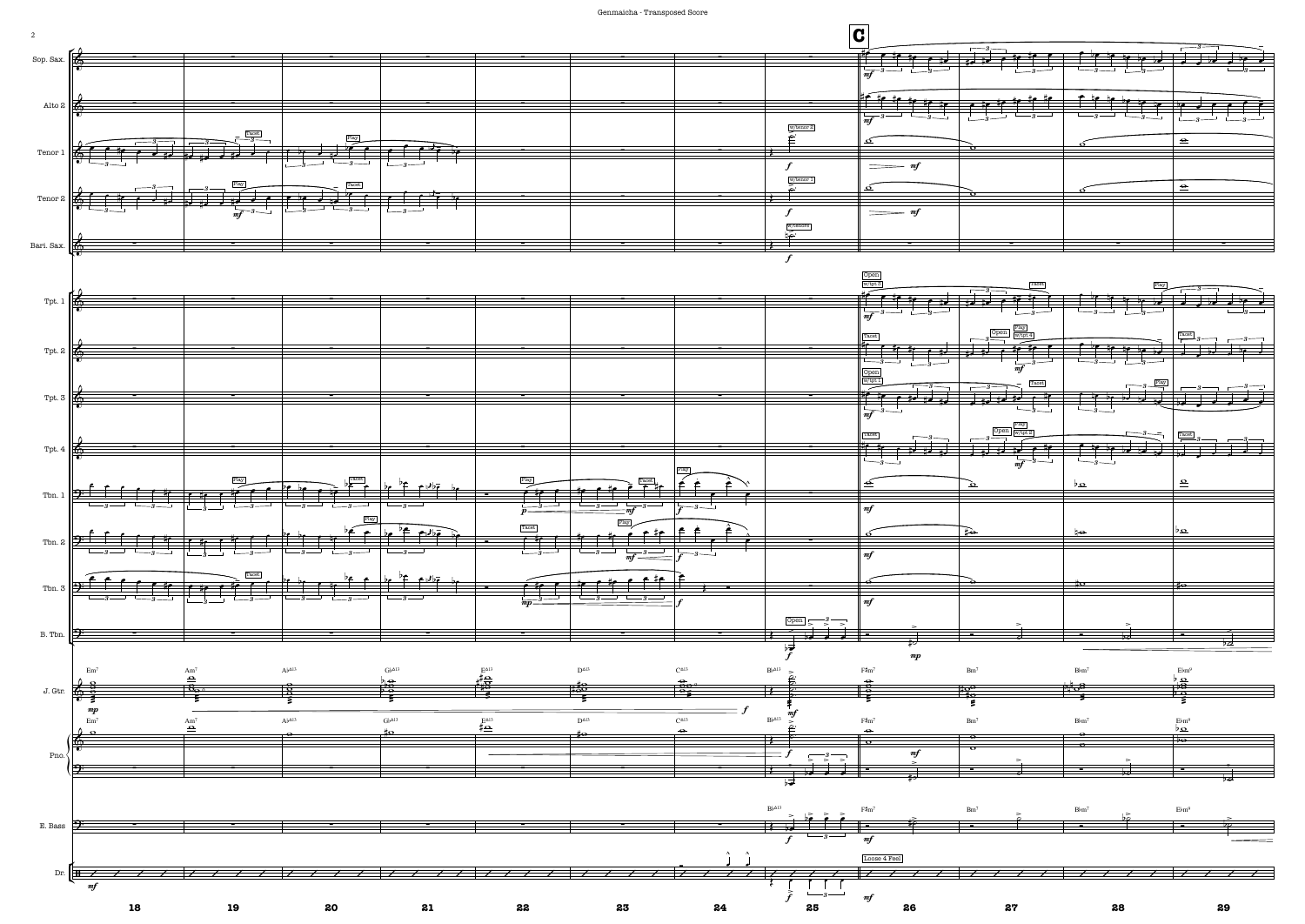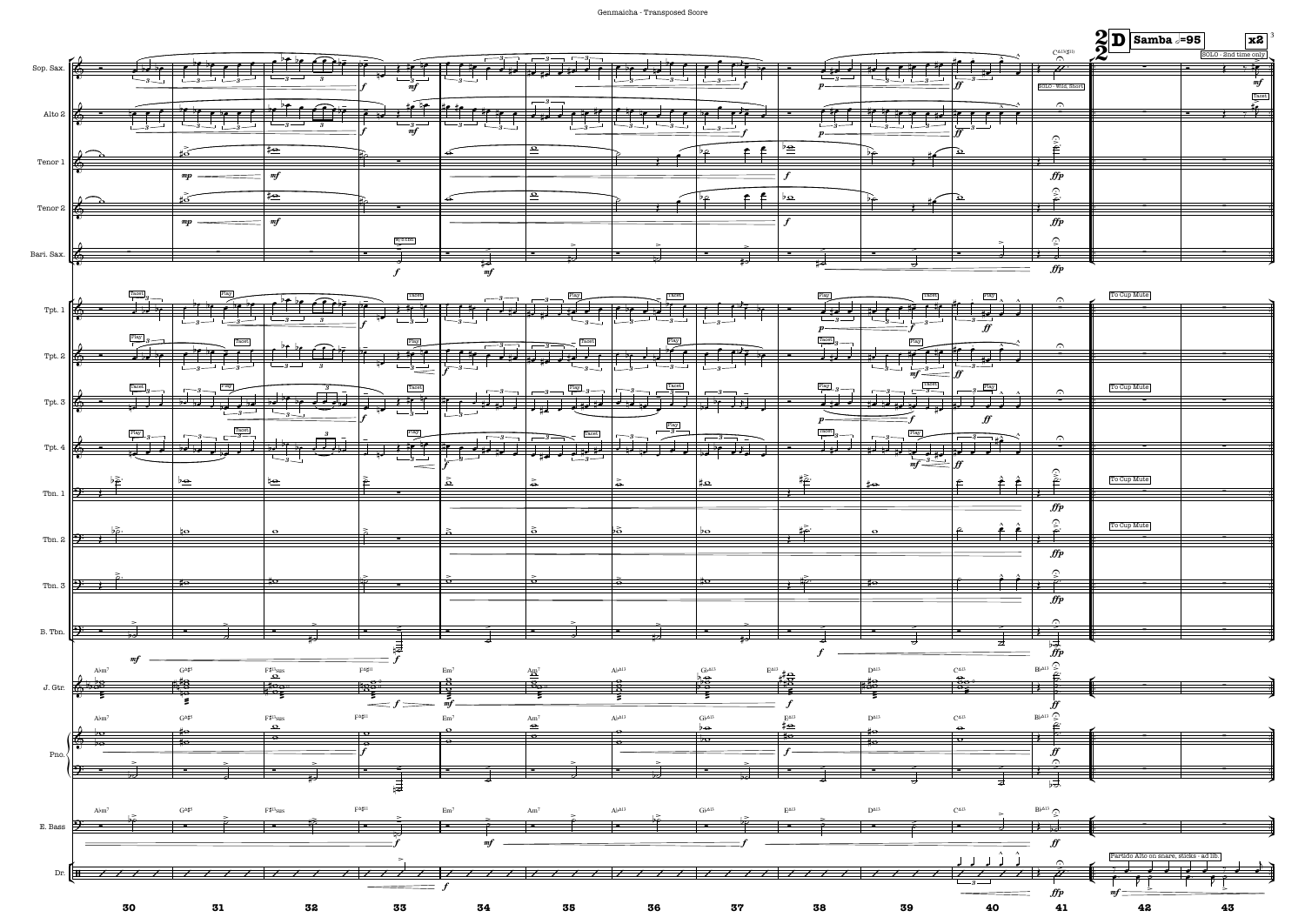Sop. Sax.

Alto 2

Tenor 1

Tenor 2

Bari. Sax.

 $\sqrt{\Theta}$ 



Sop in

Sop in

Sop in



| Solo<br>$\frac{1}{2}$<br>$\overline{\cdot}$<br>$\cdot$<br>þ.<br>$\fbox{\parbox{1.5cm} \begin{picture}(10,10) \put(0,0){\dashbox{0.5}(10,0){ }} \put(15,0){\dashbox{0.5}(10,0){ }} \put(15,0){\dashbox{0.5}(10,0){ }} \put(15,0){\dashbox{0.5}(10,0){ }} \put(15,0){\dashbox{0.5}(10,0){ }} \put(15,0){\dashbox{0.5}(10,0){ }} \put(15,0){\dashbox{0.5}(10,0){ }} \put(15,0){\dashbox{0.5}(10,0){ }} \put(15,0){\dashbox{0.5}(10,0){ }} \$<br>$\frac{b}{f}$<br>$\overline{\mathbf{u}_f}$<br>Ŧ | Ц.<br>H۵<br>-<br>₩ | $\bullet$<br>$\overline{\mathbf{u}}$ | ≥<br>٦<br>$\frac{Play}{2}$<br>$\overline{\mathbf{u}}$ | فالز<br>π<br>#<br>17 | t.<br>T.<br>⊪⊨ի | $\cdot$<br>t | Tacet<br>$\bullet$<br>π<br>Solo<br>π<br>स्र |  |
|----------------------------------------------------------------------------------------------------------------------------------------------------------------------------------------------------------------------------------------------------------------------------------------------------------------------------------------------------------------------------------------------------------------------------------------------------------------------------------------------|--------------------|--------------------------------------|-------------------------------------------------------|----------------------|-----------------|--------------|---------------------------------------------|--|
|                                                                                                                                                                                                                                                                                                                                                                                                                                                                                              |                    |                                      | $\boldsymbol{f}$                                      | -                    |                 |              | $\it mf$<br>÷                               |  |
|                                                                                                                                                                                                                                                                                                                                                                                                                                                                                              |                    |                                      |                                                       | ≖                    |                 |              |                                             |  |
|                                                                                                                                                                                                                                                                                                                                                                                                                                                                                              | -                  |                                      |                                                       | -                    |                 |              | -                                           |  |

| $\mathcal{L}(\mathcal{L})$ |                                                                                                                       |                    | <u>e a se</u>            |
|----------------------------|-----------------------------------------------------------------------------------------------------------------------|--------------------|--------------------------|
|                            |                                                                                                                       |                    |                          |
|                            |                                                                                                                       |                    |                          |
|                            |                                                                                                                       |                    |                          |
|                            |                                                                                                                       |                    |                          |
|                            |                                                                                                                       |                    |                          |
|                            |                                                                                                                       |                    |                          |
|                            |                                                                                                                       |                    |                          |
|                            |                                                                                                                       |                    |                          |
|                            |                                                                                                                       |                    |                          |
|                            |                                                                                                                       |                    |                          |
|                            |                                                                                                                       |                    |                          |
|                            |                                                                                                                       |                    |                          |
|                            |                                                                                                                       |                    |                          |
|                            | $\sim$                                                                                                                | $\sim$ $\sim$      |                          |
| $\overline{\phantom{0}}$   |                                                                                                                       |                    |                          |
|                            |                                                                                                                       |                    |                          |
|                            |                                                                                                                       |                    |                          |
|                            |                                                                                                                       |                    |                          |
|                            |                                                                                                                       |                    |                          |
|                            |                                                                                                                       |                    |                          |
|                            |                                                                                                                       |                    |                          |
|                            |                                                                                                                       |                    |                          |
|                            |                                                                                                                       |                    |                          |
|                            |                                                                                                                       |                    |                          |
|                            |                                                                                                                       |                    |                          |
|                            |                                                                                                                       |                    |                          |
| $\overline{\phantom{a}}$   |                                                                                                                       |                    |                          |
|                            | $\overline{\phantom{a}}$                                                                                              |                    | $\sim$ $\sim$            |
|                            |                                                                                                                       |                    |                          |
|                            |                                                                                                                       |                    |                          |
|                            |                                                                                                                       |                    |                          |
|                            |                                                                                                                       |                    |                          |
|                            |                                                                                                                       |                    |                          |
|                            |                                                                                                                       |                    |                          |
|                            |                                                                                                                       |                    |                          |
|                            |                                                                                                                       |                    |                          |
|                            |                                                                                                                       |                    |                          |
|                            |                                                                                                                       |                    |                          |
|                            |                                                                                                                       |                    |                          |
|                            |                                                                                                                       |                    |                          |
|                            |                                                                                                                       |                    |                          |
| $\overline{\phantom{a}}$   | <u> Timber aya a shekara ta 1991 a shekara ta 1991 a shekara ta 1991 a shekara ta 1991 a 1991 a shekara ta 1991 a</u> |                    |                          |
|                            |                                                                                                                       | <del>__</del> __   | $\blacksquare$           |
|                            |                                                                                                                       |                    |                          |
|                            |                                                                                                                       |                    |                          |
|                            |                                                                                                                       |                    |                          |
|                            |                                                                                                                       |                    |                          |
|                            |                                                                                                                       |                    |                          |
|                            |                                                                                                                       |                    |                          |
|                            |                                                                                                                       |                    |                          |
|                            |                                                                                                                       |                    |                          |
|                            |                                                                                                                       |                    |                          |
|                            |                                                                                                                       |                    |                          |
|                            |                                                                                                                       |                    |                          |
|                            |                                                                                                                       |                    |                          |
|                            |                                                                                                                       |                    |                          |
|                            |                                                                                                                       | <u> Tanzania (</u> | $\blacksquare$           |
|                            |                                                                                                                       |                    |                          |
|                            |                                                                                                                       |                    |                          |
|                            |                                                                                                                       |                    |                          |
|                            |                                                                                                                       |                    |                          |
|                            |                                                                                                                       |                    |                          |
|                            |                                                                                                                       |                    |                          |
|                            |                                                                                                                       |                    |                          |
|                            |                                                                                                                       |                    |                          |
|                            |                                                                                                                       |                    |                          |
|                            |                                                                                                                       |                    |                          |
|                            |                                                                                                                       |                    |                          |
|                            |                                                                                                                       |                    |                          |
|                            |                                                                                                                       |                    |                          |
|                            |                                                                                                                       |                    |                          |
|                            |                                                                                                                       |                    |                          |
|                            |                                                                                                                       |                    |                          |
|                            |                                                                                                                       |                    |                          |
|                            |                                                                                                                       |                    |                          |
|                            |                                                                                                                       |                    |                          |
|                            |                                                                                                                       |                    |                          |
|                            |                                                                                                                       |                    |                          |
|                            |                                                                                                                       |                    |                          |
|                            |                                                                                                                       |                    |                          |
|                            |                                                                                                                       |                    |                          |
|                            |                                                                                                                       |                    |                          |
|                            |                                                                                                                       |                    |                          |
|                            |                                                                                                                       |                    |                          |
|                            |                                                                                                                       |                    |                          |
|                            |                                                                                                                       |                    |                          |
|                            |                                                                                                                       |                    |                          |
|                            |                                                                                                                       |                    | $\sim$ $\sim$            |
|                            |                                                                                                                       |                    |                          |
|                            |                                                                                                                       |                    |                          |
|                            |                                                                                                                       |                    |                          |
|                            |                                                                                                                       |                    |                          |
|                            |                                                                                                                       |                    |                          |
|                            |                                                                                                                       |                    |                          |
|                            |                                                                                                                       |                    |                          |
|                            |                                                                                                                       |                    |                          |
|                            |                                                                                                                       |                    |                          |
|                            |                                                                                                                       |                    |                          |
|                            |                                                                                                                       |                    |                          |
|                            |                                                                                                                       |                    |                          |
|                            |                                                                                                                       |                    |                          |
|                            | $\overline{\phantom{a}}$ , and the set of $\overline{\phantom{a}}$                                                    |                    | $\overline{\phantom{a}}$ |

|  |  |  |  |  |  |  |  | /////////////////// |  |  |
|--|--|--|--|--|--|--|--|---------------------|--|--|
|  |  |  |  |  |  |  |  |                     |  |  |
|  |  |  |  |  |  |  |  |                     |  |  |



 $\sqrt{2}$ 

 $y \restriction \texttt{if}$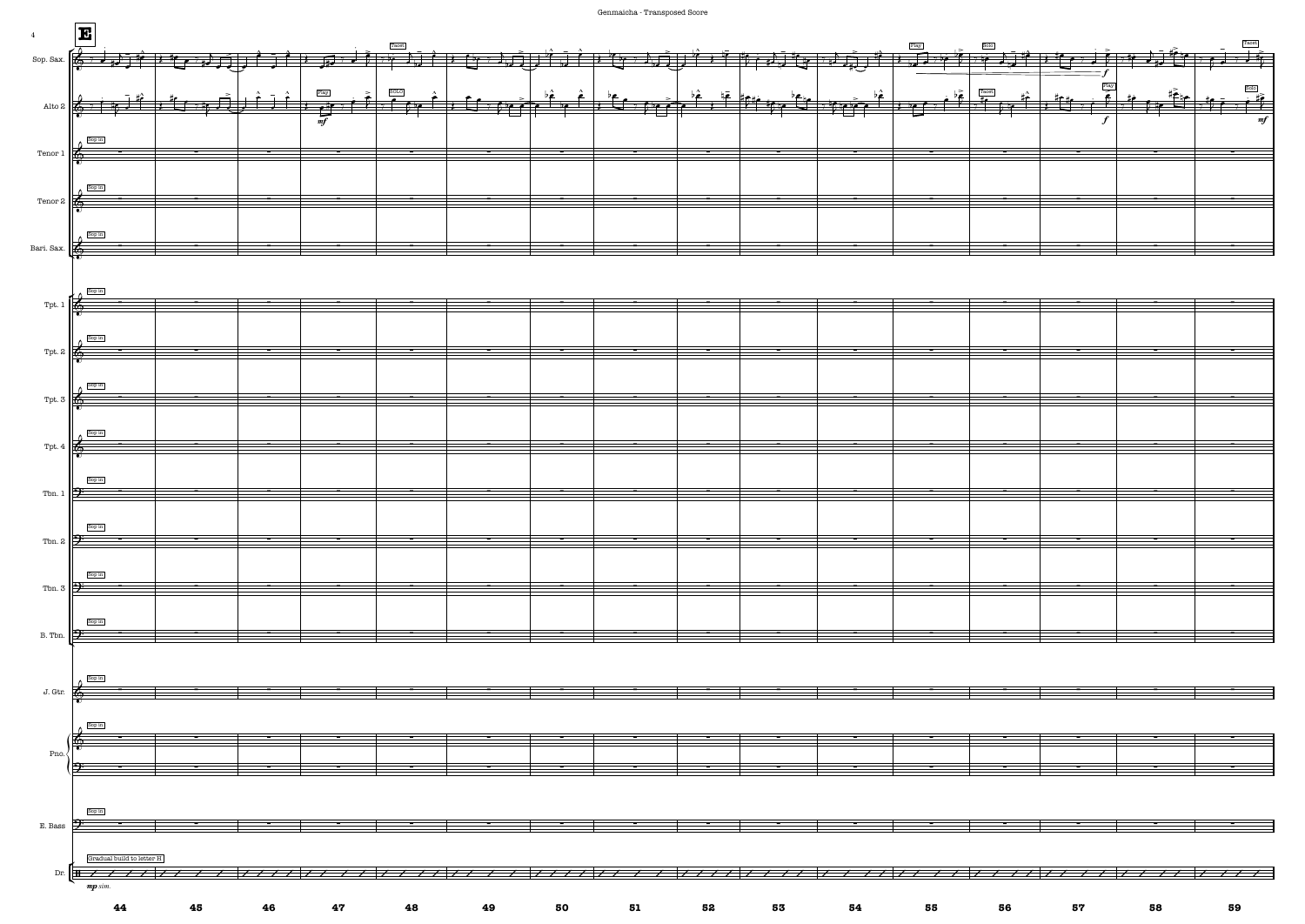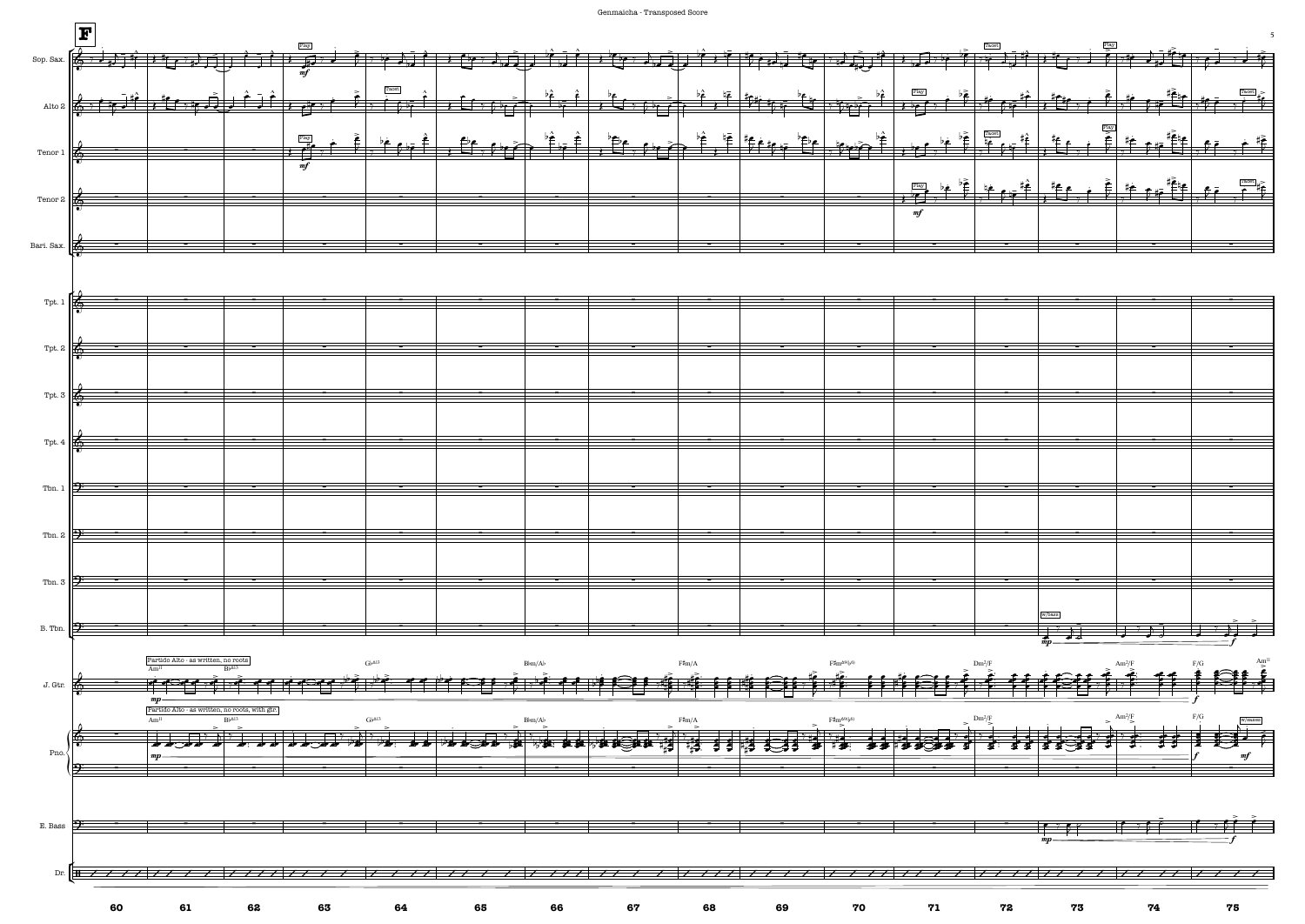**76 77 78 79 80 81 82 83 84 85 86 87 88 89 90 91**



Genmaicha - Transposed Score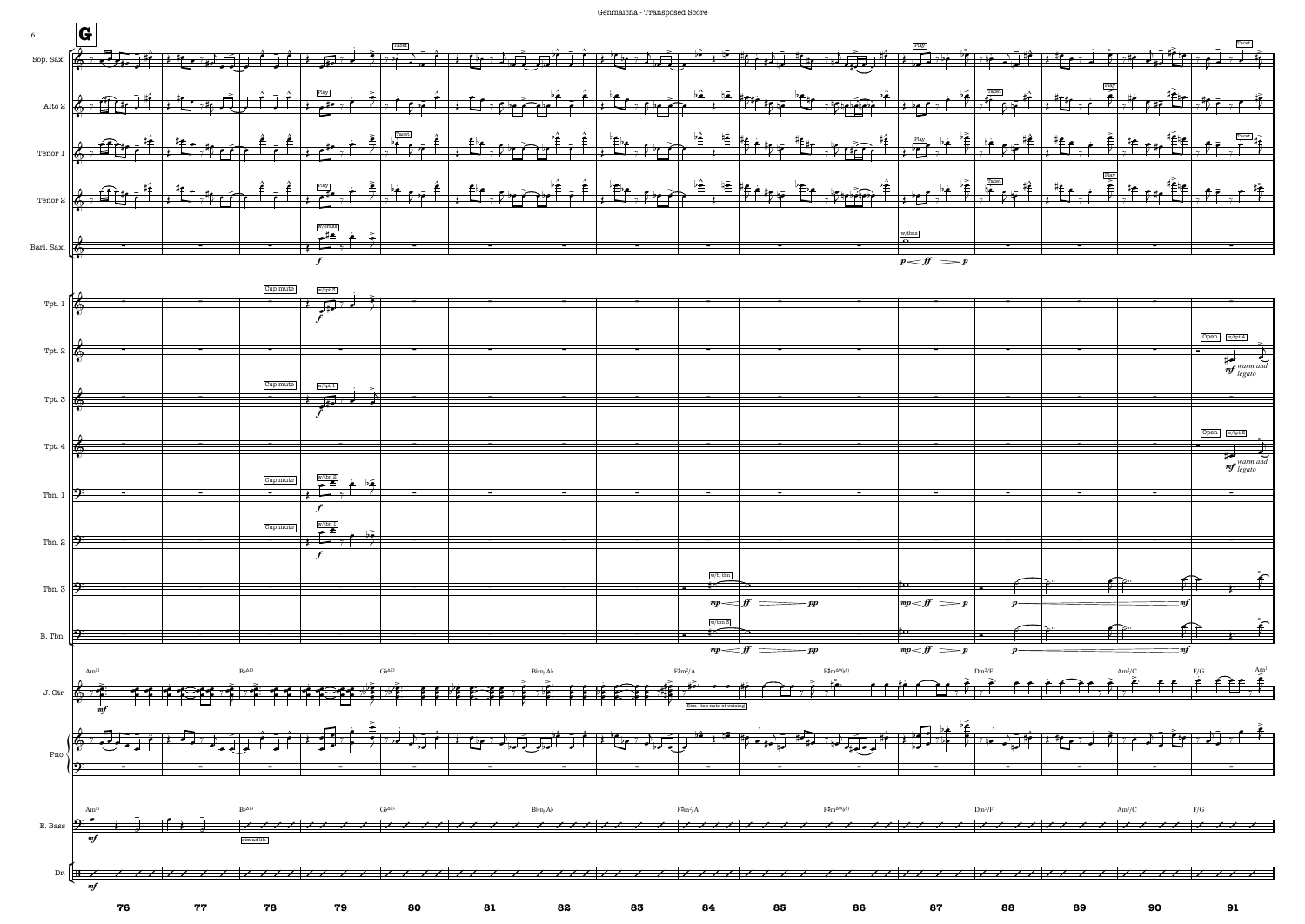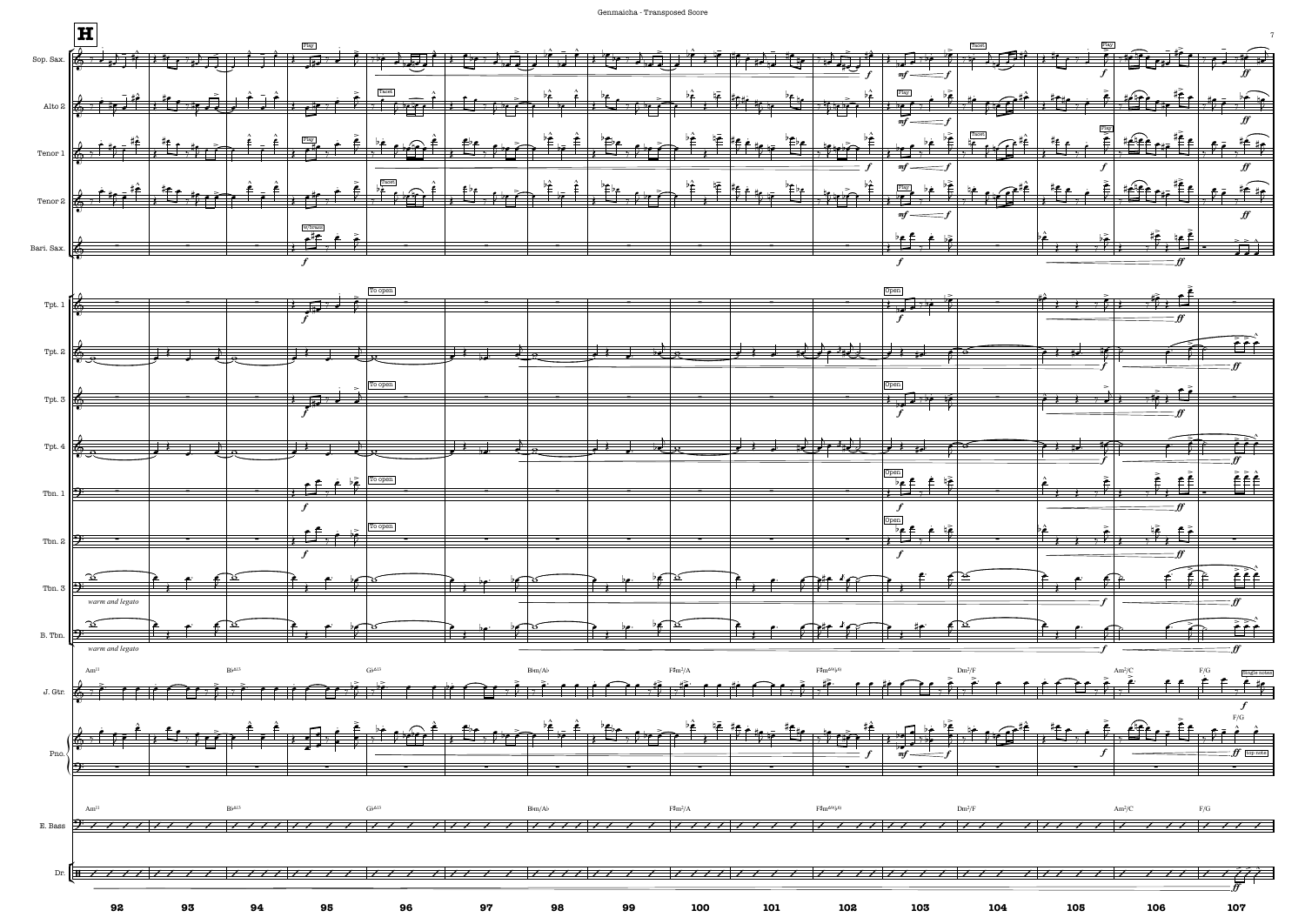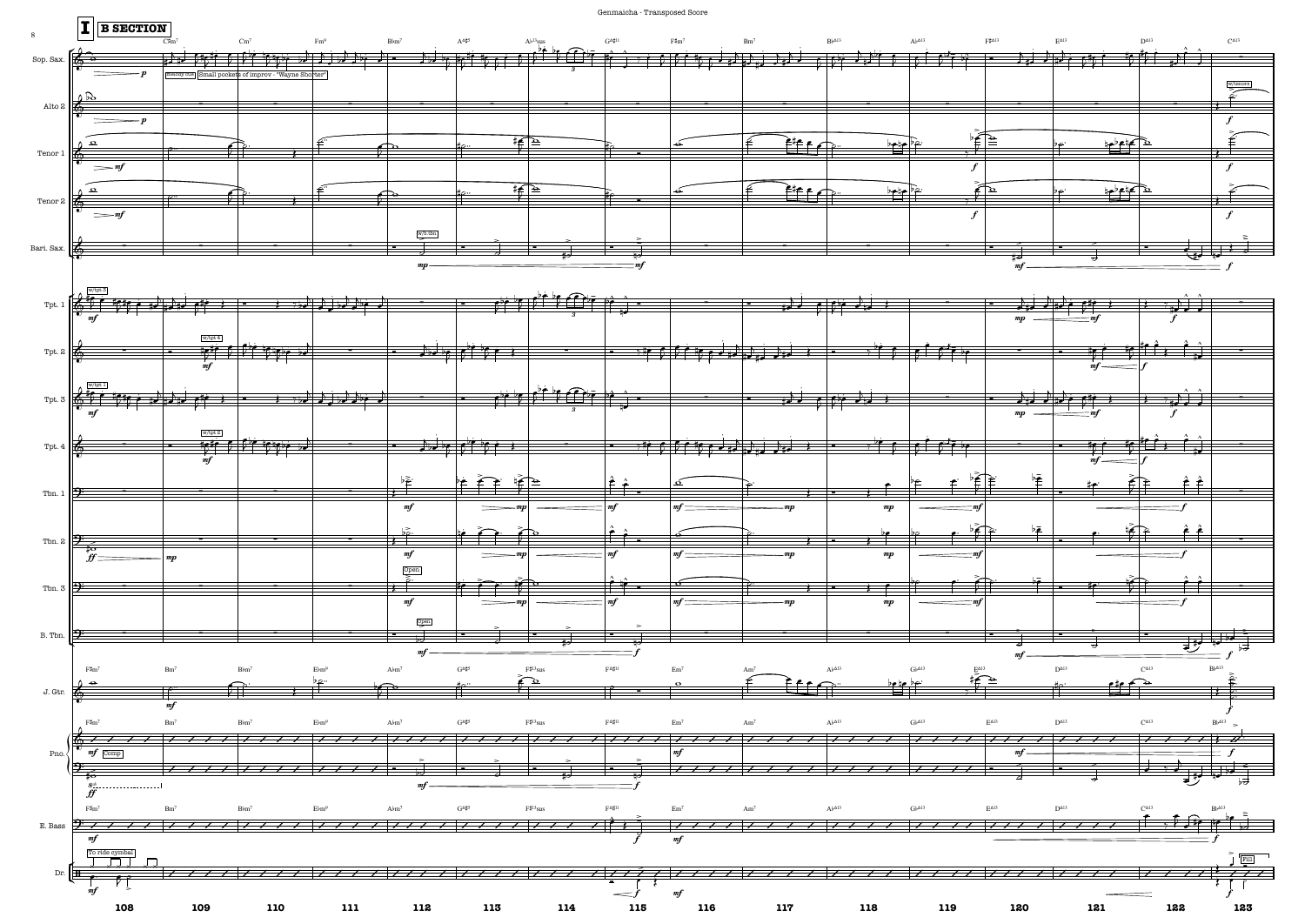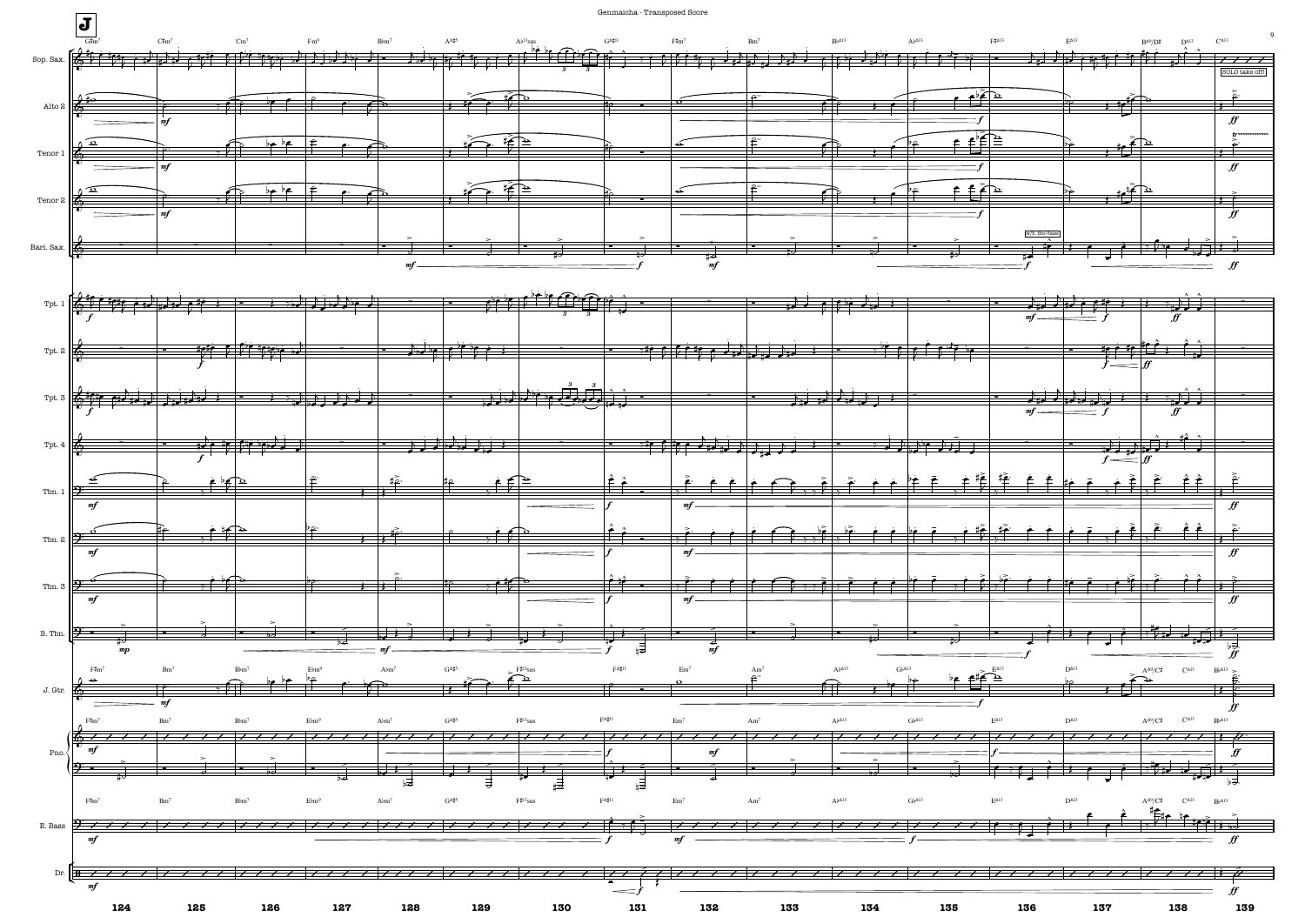**140 141 142 143 144 145 146 147 148 149 150 151 152 153 154 155 156 157**



| $\rm Bm^2\!/D$ | $\mathrm{G}/\mathrm{A}$  | 3.<br>$G\frac{4}{3}m^2/B$ |                     |
|----------------|--------------------------|---------------------------|---------------------|
| ৴              | $\overline{\phantom{0}}$ | न                         | $\prime$ / $\prime$ |
|                |                          |                           |                     |
|                |                          |                           |                     |
|                |                          |                           |                     |
|                |                          | ▬<br>-                    |                     |
|                | $\overline{\cdot}$       |                           |                     |
|                |                          |                           |                     |
|                |                          |                           |                     |
|                |                          |                           |                     |
|                | ▬                        |                           |                     |
|                |                          | न                         |                     |
|                |                          |                           |                     |
|                |                          |                           |                     |
|                |                          |                           |                     |
|                |                          |                           |                     |
| ▬              |                          | -<br>न                    |                     |
|                |                          | $\overline{\phantom{a}}$  |                     |
|                |                          |                           |                     |
|                |                          |                           |                     |
|                |                          |                           |                     |
|                |                          | ₹                         |                     |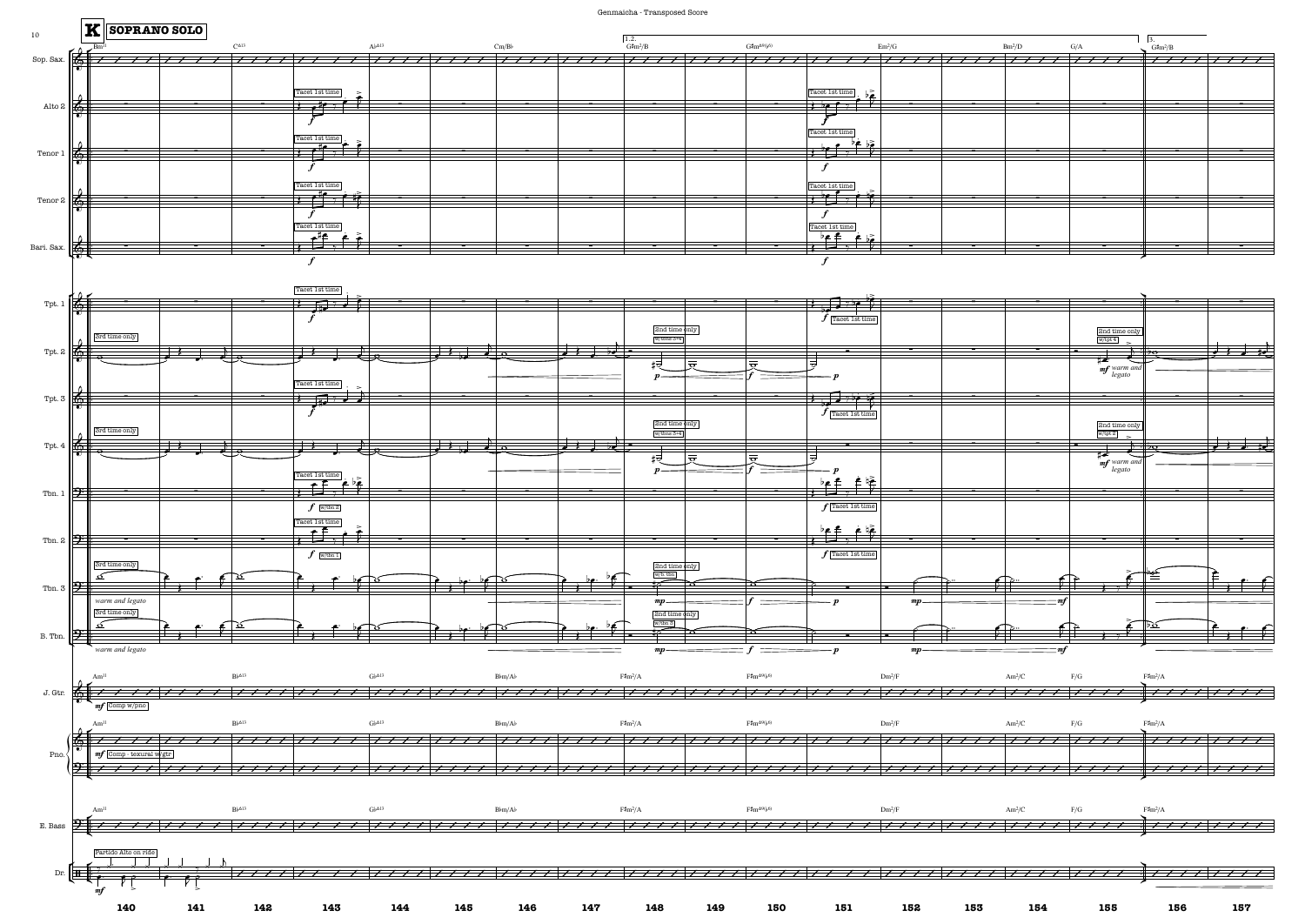![](_page_10_Figure_1.jpeg)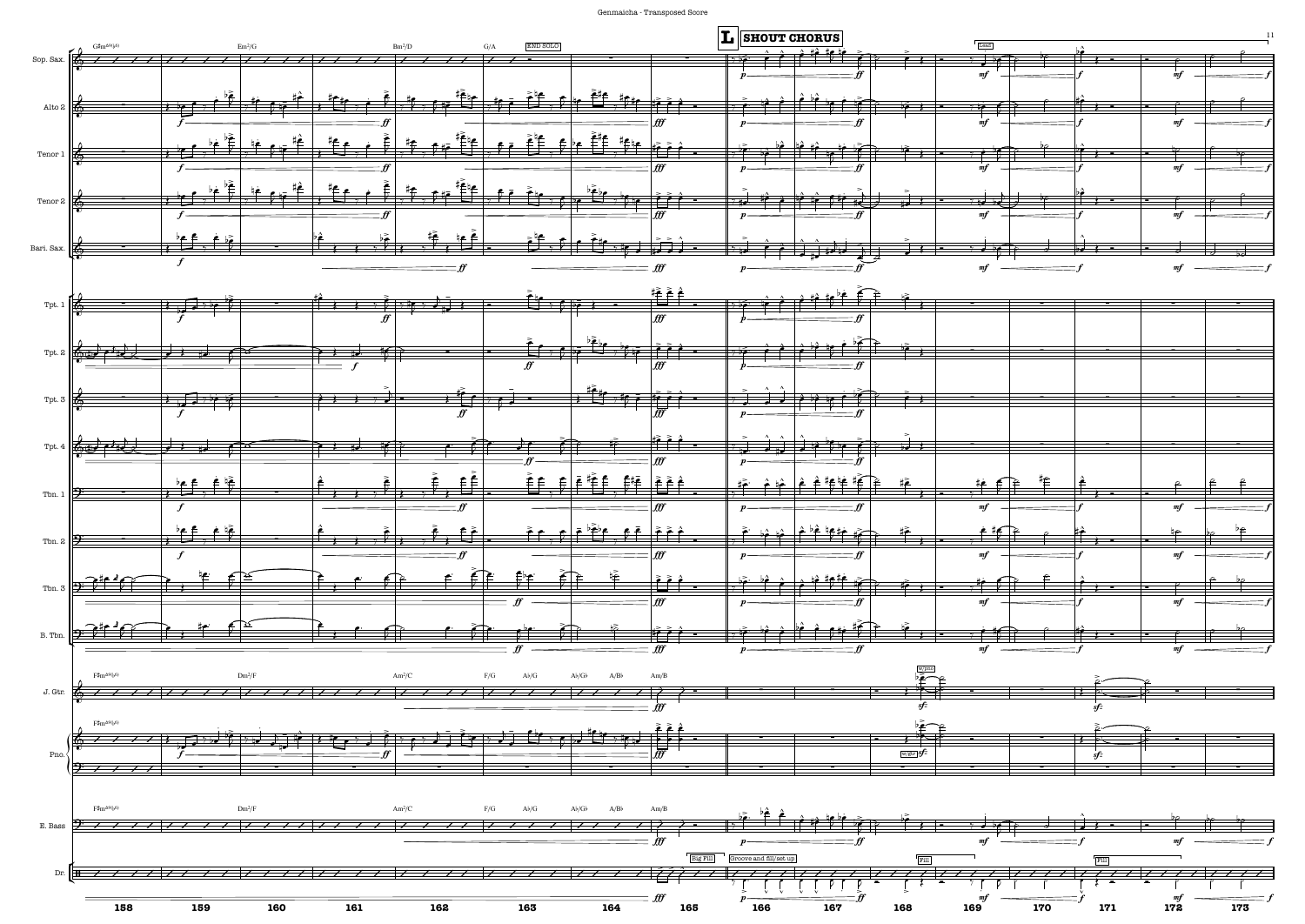![](_page_11_Figure_1.jpeg)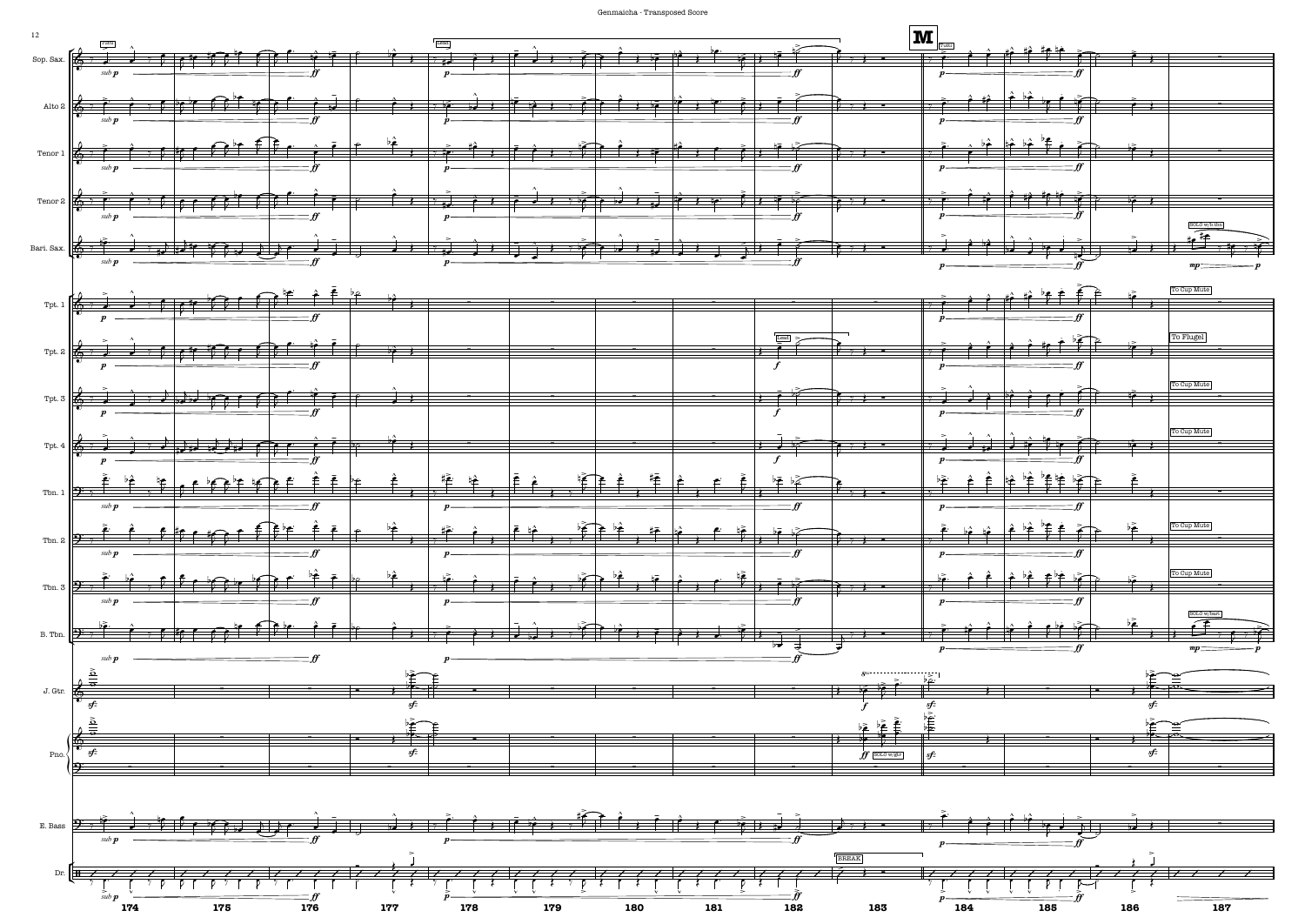![](_page_12_Figure_1.jpeg)

![](_page_12_Figure_3.jpeg)

![](_page_12_Figure_4.jpeg)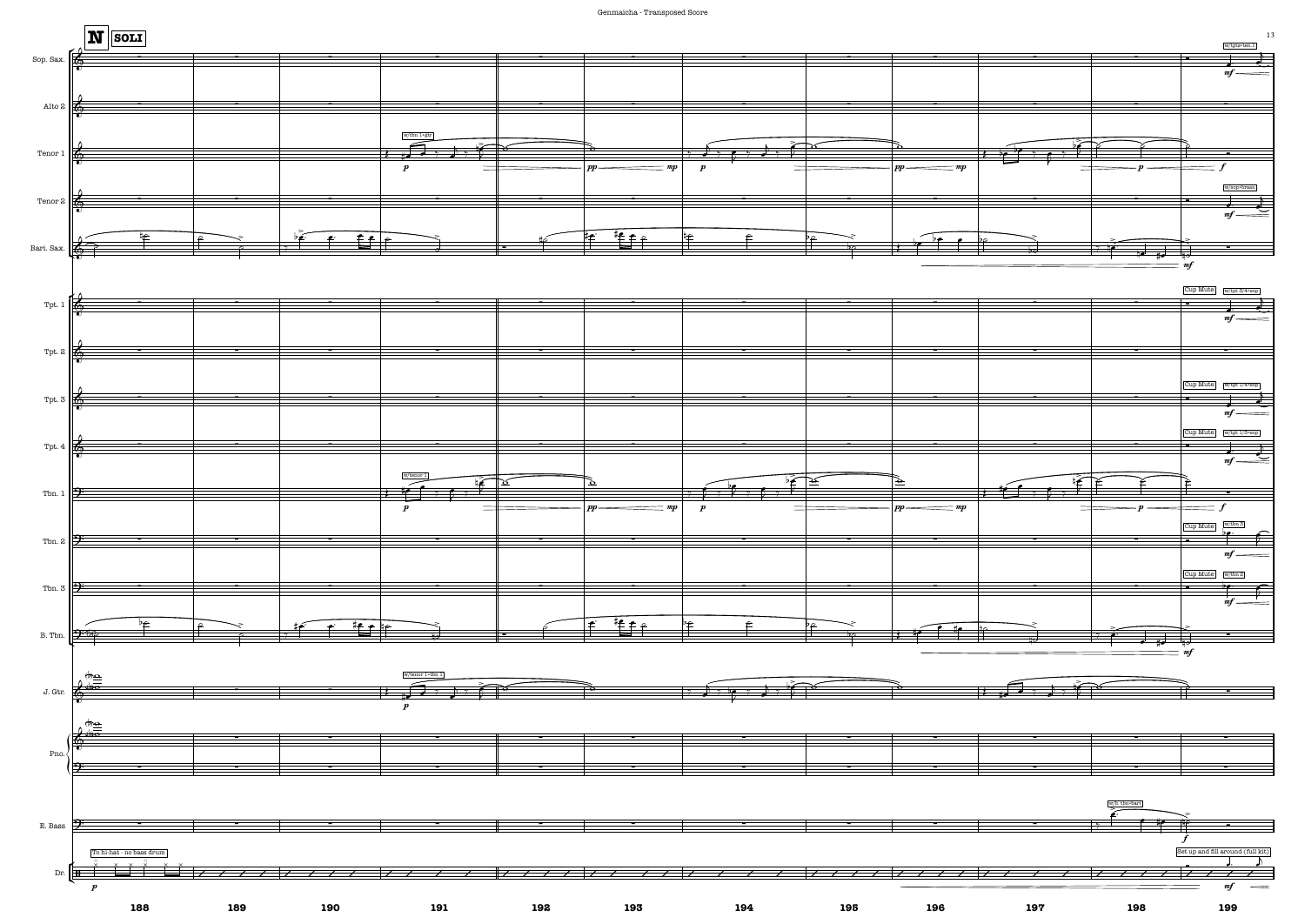![](_page_13_Figure_1.jpeg)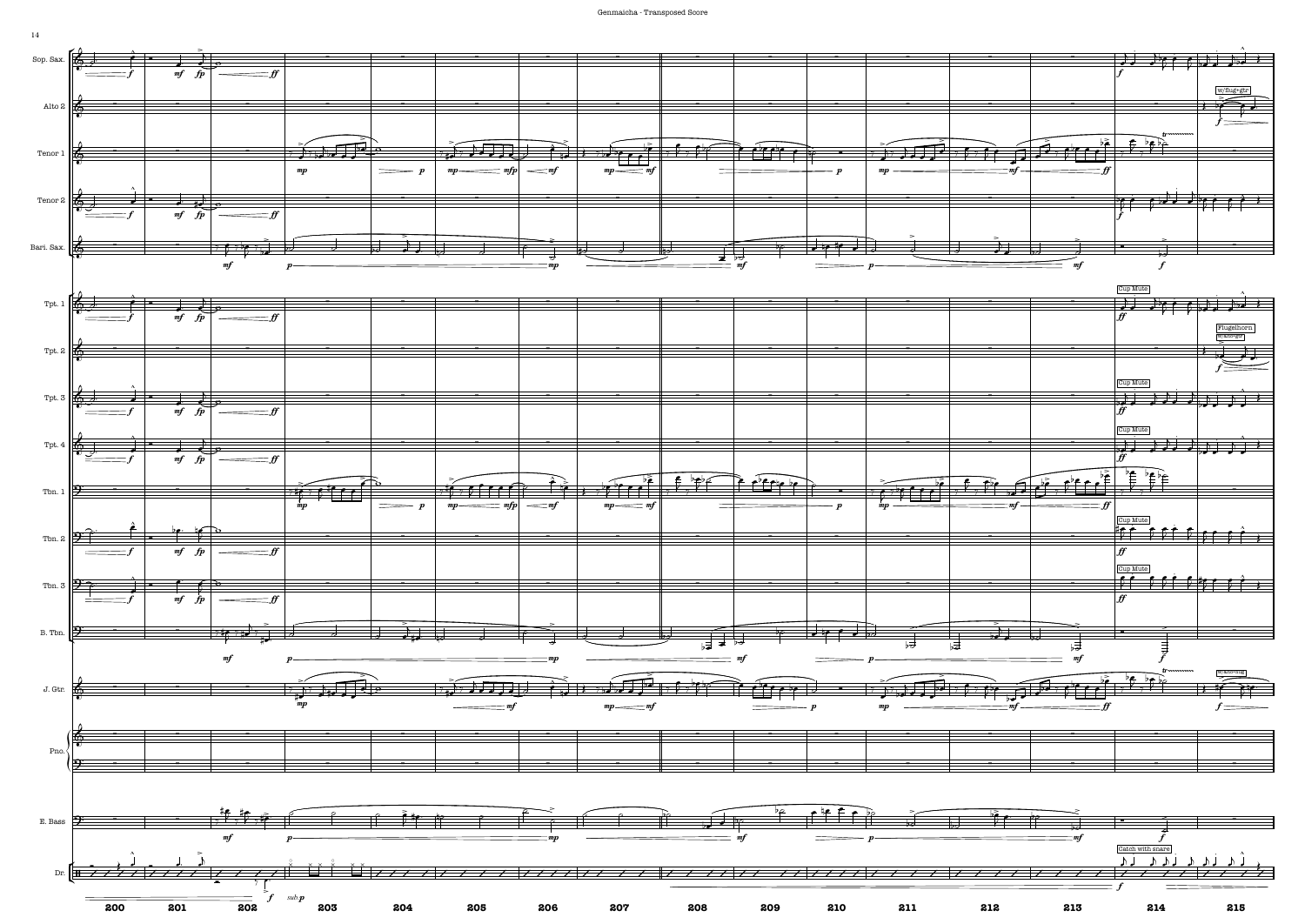![](_page_14_Figure_1.jpeg)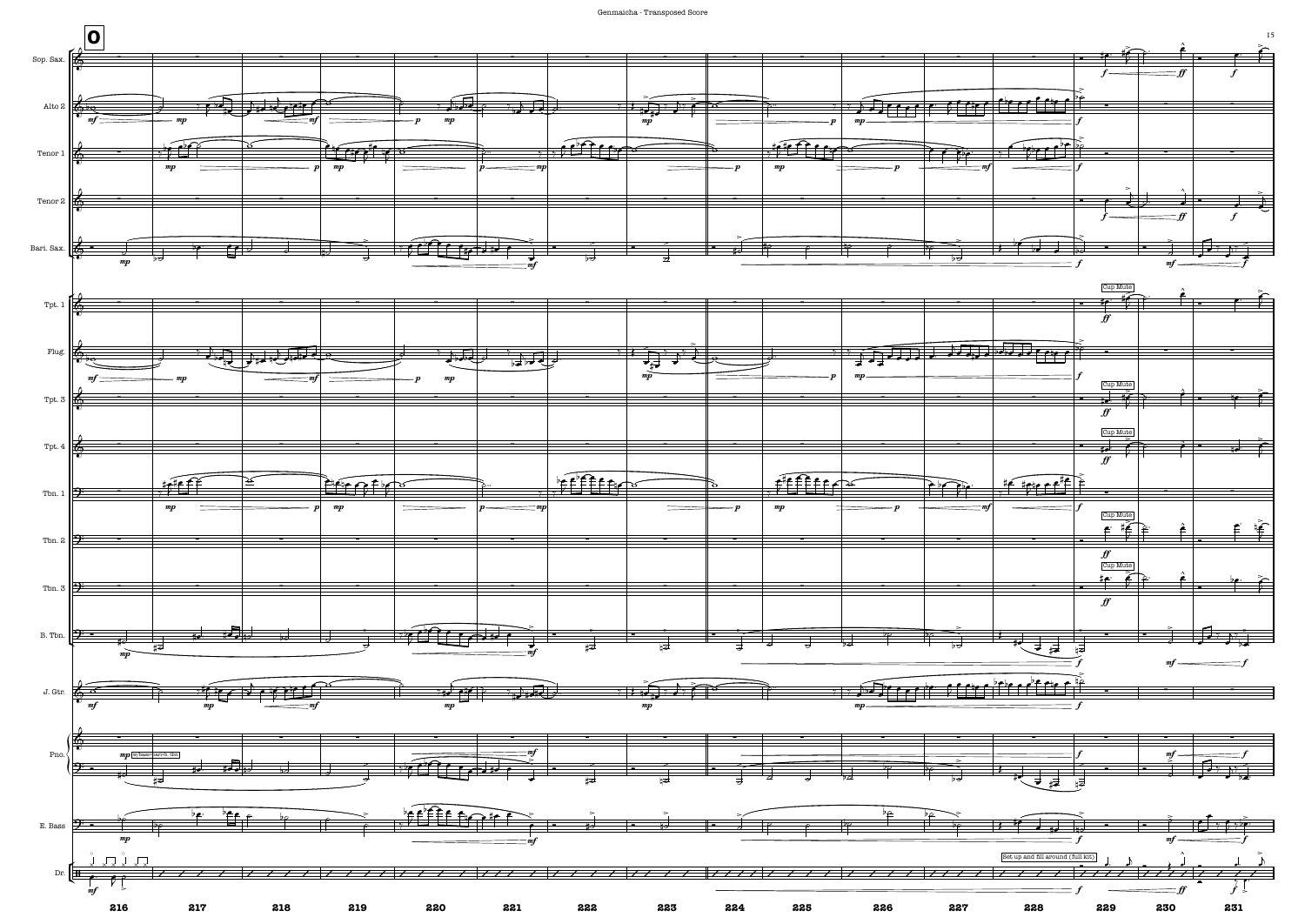![](_page_15_Figure_1.jpeg)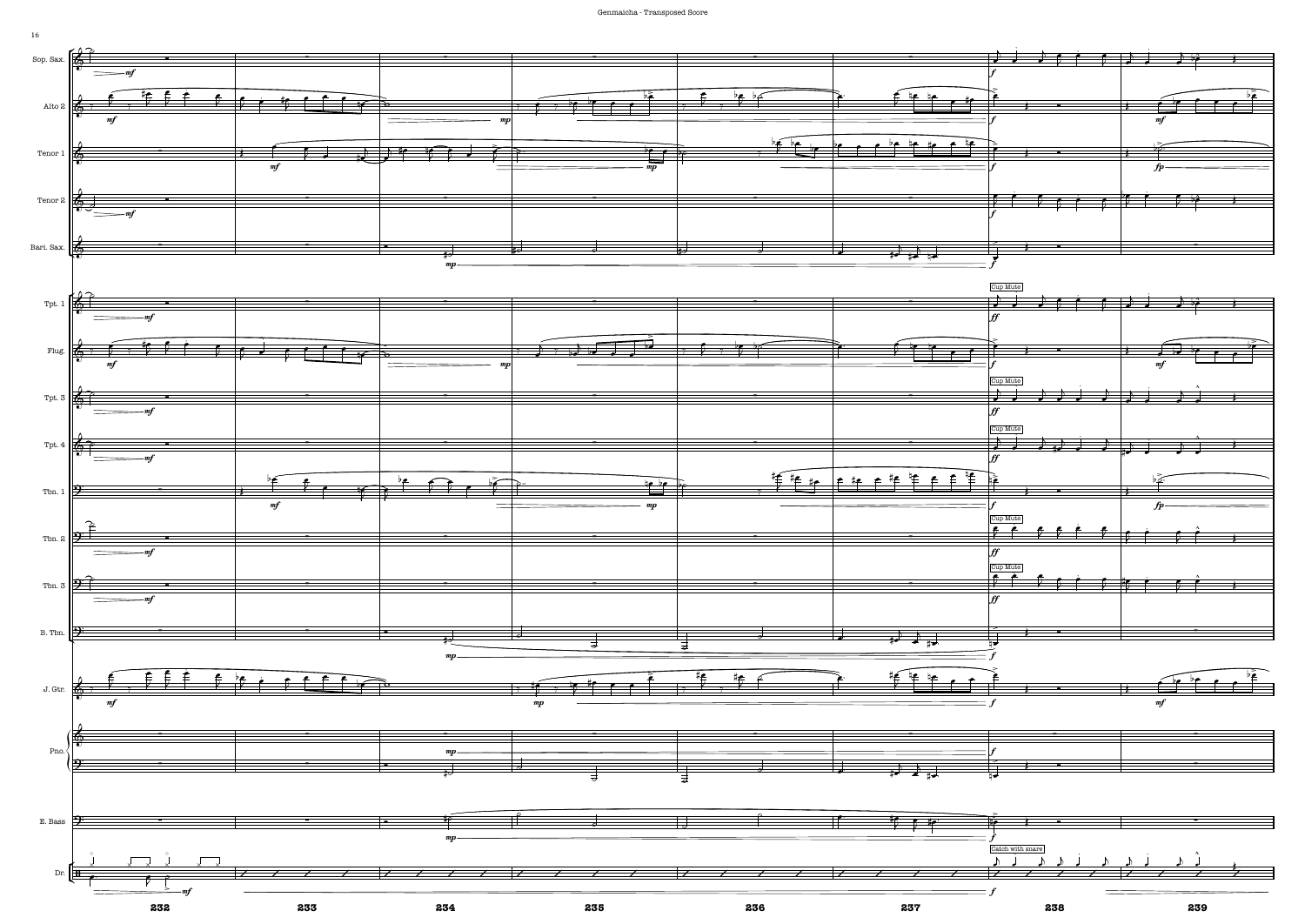![](_page_16_Figure_1.jpeg)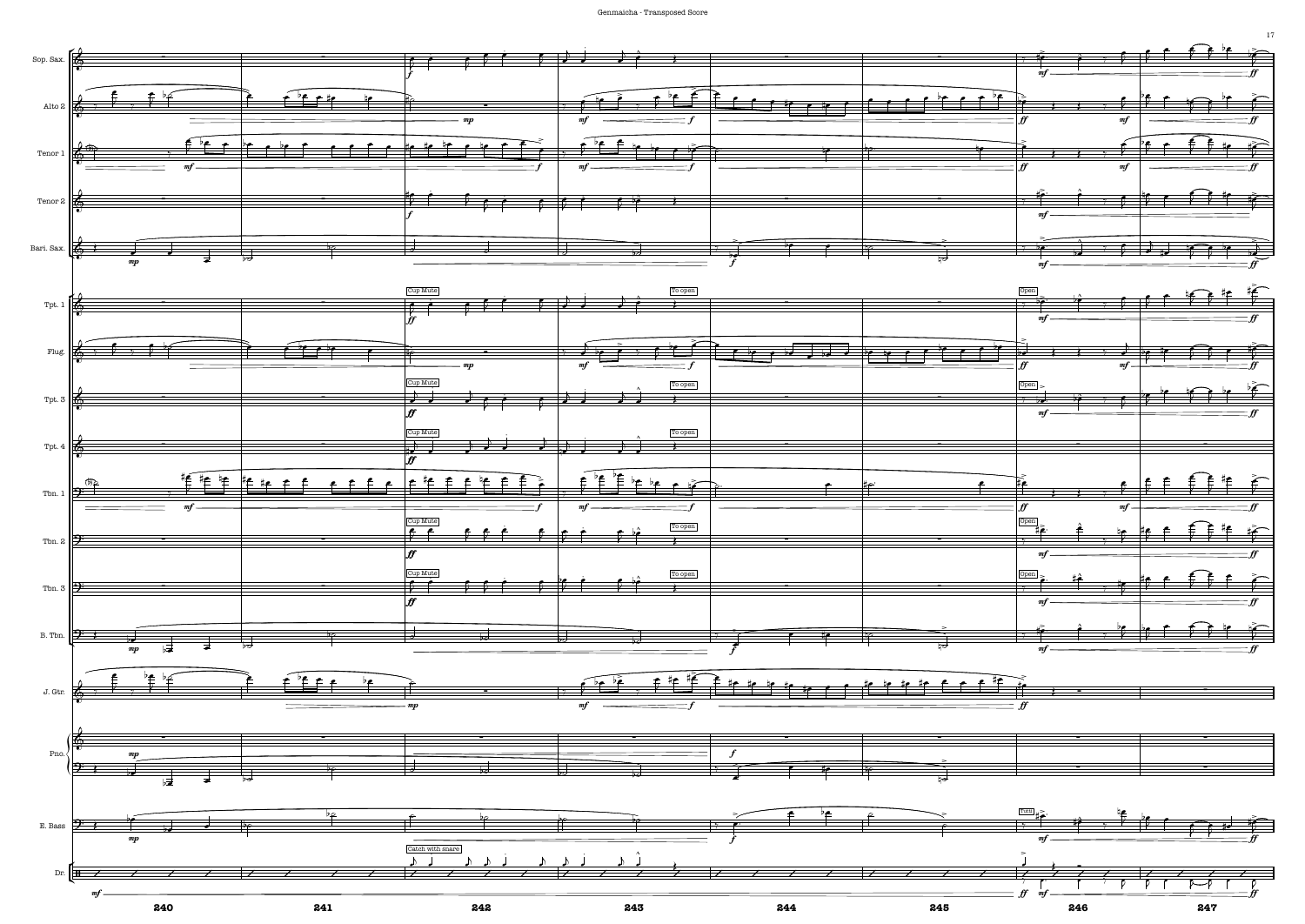![](_page_17_Figure_0.jpeg)

|   |   |   | w/flugel                             |
|---|---|---|--------------------------------------|
|   |   |   |                                      |
|   |   |   |                                      |
|   |   |   |                                      |
|   |   |   |                                      |
|   |   |   |                                      |
|   |   |   |                                      |
|   |   |   |                                      |
|   |   |   |                                      |
|   |   |   |                                      |
|   | - | ╾ |                                      |
|   |   |   |                                      |
|   |   |   |                                      |
|   |   |   |                                      |
|   |   |   |                                      |
|   |   |   |                                      |
|   |   |   |                                      |
|   |   |   |                                      |
|   |   |   |                                      |
|   |   |   |                                      |
|   |   |   | $\boldsymbol{p}$ <sup>warm</sup> and |
|   |   |   |                                      |
|   |   |   |                                      |
|   |   |   |                                      |
|   |   |   |                                      |
|   |   |   |                                      |
|   |   |   |                                      |
|   |   |   |                                      |
|   |   |   |                                      |
|   |   |   |                                      |
|   |   |   |                                      |
|   |   |   |                                      |
|   |   |   |                                      |
|   |   |   |                                      |
|   |   |   |                                      |
|   |   |   |                                      |
|   |   |   |                                      |
|   |   |   |                                      |
|   |   |   |                                      |
|   |   |   |                                      |
|   |   |   |                                      |
|   |   |   |                                      |
|   |   |   |                                      |
|   |   |   |                                      |
|   |   |   |                                      |
|   |   |   |                                      |
|   |   |   |                                      |
|   |   |   |                                      |
|   |   |   |                                      |
|   |   |   |                                      |
|   |   |   |                                      |
|   |   |   |                                      |
|   |   |   |                                      |
|   |   |   |                                      |
|   |   |   |                                      |
|   |   |   |                                      |
|   |   |   |                                      |
|   |   |   |                                      |
| - | - |   |                                      |
|   |   |   |                                      |
|   |   |   |                                      |

|         |                      |              | Flugelhorn                            |
|---------|----------------------|--------------|---------------------------------------|
|         |                      |              |                                       |
|         |                      |              |                                       |
|         |                      |              |                                       |
|         |                      |              | $w$ /tenor 1                          |
|         |                      |              |                                       |
|         |                      |              |                                       |
|         |                      |              | н.                                    |
|         |                      |              |                                       |
|         |                      |              | t.                                    |
|         |                      |              |                                       |
|         |                      |              |                                       |
|         |                      |              |                                       |
|         |                      |              |                                       |
|         |                      |              |                                       |
|         |                      |              |                                       |
|         |                      |              | $P_{\text{legato}}^{\text{warm and}}$ |
|         |                      |              |                                       |
|         |                      |              |                                       |
|         |                      |              |                                       |
|         |                      |              |                                       |
| -       | -                    |              |                                       |
|         |                      |              |                                       |
|         |                      |              |                                       |
|         |                      |              |                                       |
|         |                      |              |                                       |
|         |                      |              |                                       |
|         |                      |              |                                       |
|         |                      |              |                                       |
|         |                      |              |                                       |
|         |                      |              |                                       |
| $Bbm^7$ | $A^{\Delta\sharp 5}$ | $Ab^{13}sus$ | $G^{\Delta\sharp 11}$                 |
|         |                      |              |                                       |
|         |                      |              |                                       |
|         |                      |              |                                       |
|         |                      |              |                                       |
|         |                      |              |                                       |
|         |                      |              |                                       |
|         |                      |              |                                       |
|         |                      |              |                                       |
|         |                      |              |                                       |
|         |                      |              |                                       |
|         |                      |              |                                       |
|         |                      |              |                                       |
|         |                      |              |                                       |
|         |                      |              |                                       |
|         |                      |              |                                       |
|         |                      |              |                                       |
|         |                      |              |                                       |
|         |                      |              |                                       |
|         |                      |              |                                       |
|         |                      |              |                                       |
|         |                      |              |                                       |
|         |                      |              |                                       |
|         |                      |              |                                       |
|         |                      |              |                                       |
|         |                      |              |                                       |
|         |                      |              |                                       |
|         |                      |              |                                       |
|         |                      |              |                                       |
|         |                      |              |                                       |
|         |                      |              |                                       |
|         |                      |              |                                       |
|         |                      |              |                                       |
|         | ۰.                   |              |                                       |
|         |                      |              |                                       |
|         |                      |              | ۰.                                    |
|         |                      |              |                                       |
|         |                      |              |                                       |
|         |                      |              |                                       |
|         |                      |              |                                       |
|         |                      |              |                                       |
|         |                      |              |                                       |
|         |                      |              |                                       |
|         |                      |              |                                       |
|         |                      |              |                                       |
|         |                      |              |                                       |
|         |                      |              |                                       |
|         |                      |              |                                       |
|         |                      |              |                                       |
|         |                      |              |                                       |
|         |                      |              |                                       |
|         |                      |              |                                       |
|         |                      |              |                                       |
|         |                      |              |                                       |
|         |                      |              |                                       |
|         |                      |              |                                       |
|         |                      |              |                                       |
|         |                      |              |                                       |
|         |                      |              |                                       |
|         |                      |              |                                       |
|         |                      |              |                                       |
|         |                      |              |                                       |
|         |                      |              |                                       |
|         |                      |              |                                       |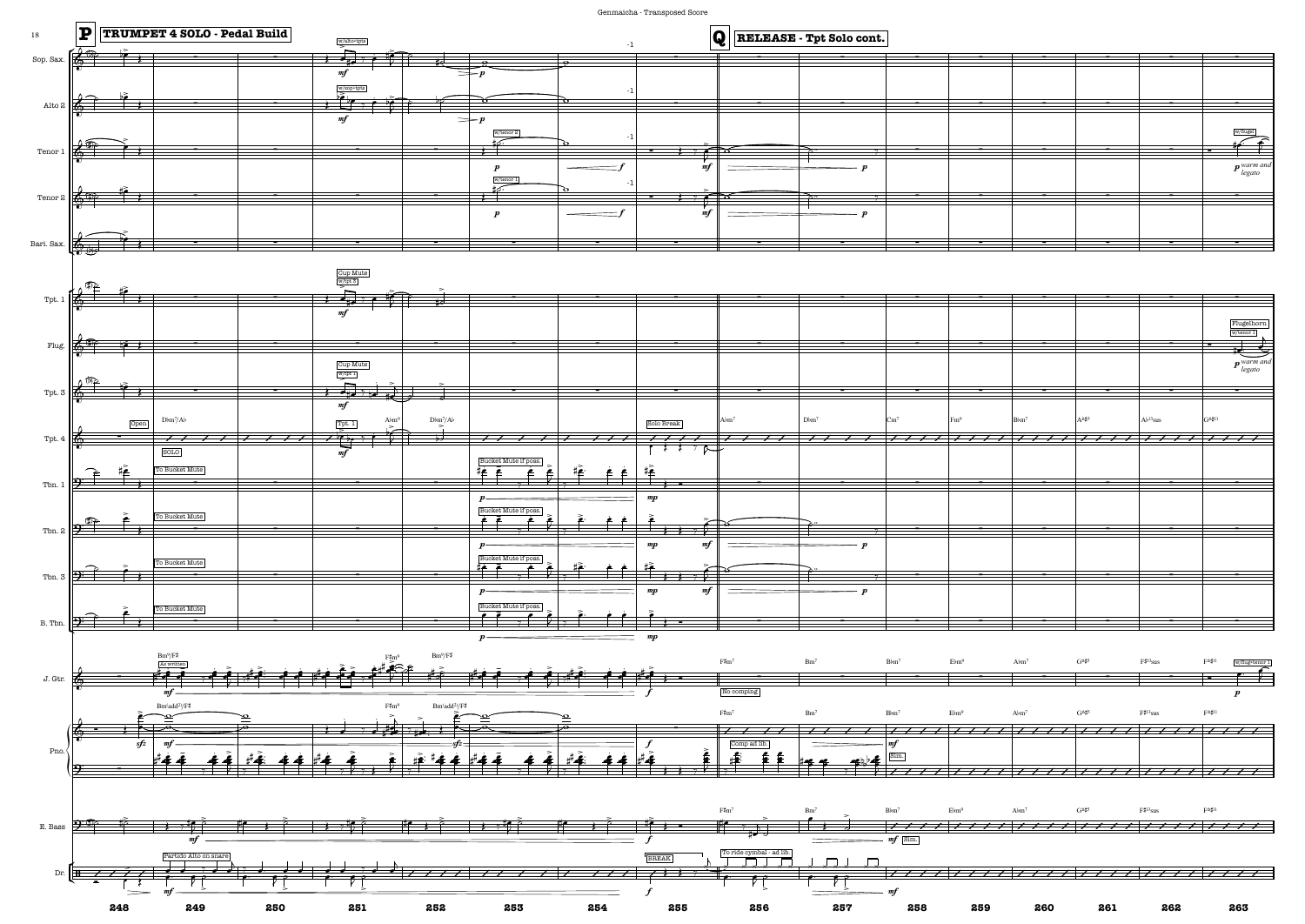| -            |                          | - | -            |
|--------------|--------------------------|---|--------------|
|              | -                        |   |              |
|              |                          |   |              |
|              |                          |   |              |
|              |                          |   |              |
|              |                          |   |              |
|              |                          |   |              |
|              |                          |   |              |
|              |                          |   |              |
|              |                          |   |              |
|              |                          |   |              |
|              |                          |   |              |
|              |                          |   |              |
|              |                          |   |              |
|              |                          |   |              |
|              |                          |   |              |
|              |                          |   |              |
|              |                          |   |              |
|              |                          |   |              |
|              |                          |   |              |
|              |                          |   |              |
|              |                          |   |              |
|              |                          |   |              |
|              |                          |   |              |
| $\mathbf{r}$ | $\overline{\phantom{a}}$ |   | $\mathbf{r}$ |
|              |                          | - |              |
|              |                          |   |              |
|              |                          |   |              |
|              |                          |   |              |
|              |                          |   |              |
|              |                          |   |              |
|              |                          |   |              |
|              |                          |   |              |
|              |                          |   |              |
|              |                          |   |              |
|              |                          |   |              |
|              |                          |   |              |
|              |                          |   |              |
|              |                          |   |              |
|              |                          |   |              |
|              |                          |   |              |
|              |                          |   |              |
|              |                          |   |              |
|              |                          |   |              |
|              | ۰.                       |   | ఈ            |
|              | π.                       |   |              |
| -            | #                        | ₩ |              |
|              | m<br>-                   |   |              |
|              |                          |   |              |
|              |                          |   |              |
|              |                          |   |              |
|              |                          |   |              |
|              |                          |   |              |
|              |                          |   |              |
|              |                          |   |              |
|              |                          |   |              |
|              |                          |   |              |
|              |                          |   |              |
|              |                          |   |              |
|              |                          |   |              |
|              |                          |   |              |
|              |                          |   |              |
|              |                          |   |              |
|              |                          |   |              |
|              |                          |   |              |
|              |                          |   |              |
|              |                          |   |              |
|              |                          |   |              |
|              |                          |   |              |
| -            |                          |   | ▬            |

![](_page_18_Figure_1.jpeg)

|  | ////////////////// |
|--|--------------------|
|  |                    |

|                | $G^{\Delta\sharp 5}$ |  | $F#^{13} sus$ |  | $\mathrm{F}^{\Delta\sharp 11}$ |  |  |
|----------------|----------------------|--|---------------|--|--------------------------------|--|--|
| m <sup>7</sup> |                      |  |               |  |                                |  |  |
|                |                      |  |               |  |                                |  |  |

| -            |                      |                                                      |                       |
|--------------|----------------------|------------------------------------------------------|-----------------------|
|              |                      |                                                      |                       |
|              |                      |                                                      |                       |
| .,           |                      |                                                      |                       |
|              |                      |                                                      |                       |
| $n^7$        | $A^{\Delta\sharp 5}$ | $\mathbf{A}\flat^{13}\mathbf{s}\mathbf{u}\mathbf{s}$ | $G^{\Delta\sharp 11}$ |
| $\mathbf{r}$ |                      |                                                      |                       |
| ◢            | -7                   | ◢                                                    |                       |
| ۰.           | $\frac{1}{2}$        | €<br>∣ ≧                                             | $\leq$                |
|              | $\equiv$             |                                                      |                       |
|              |                      |                                                      |                       |
|              |                      |                                                      |                       |
| ۰.           | -                    | -                                                    | -                     |
|              |                      |                                                      |                       |
|              |                      |                                                      |                       |
|              |                      |                                                      |                       |
|              |                      |                                                      |                       |
|              |                      |                                                      |                       |
|              |                      |                                                      |                       |

![](_page_18_Figure_0.jpeg)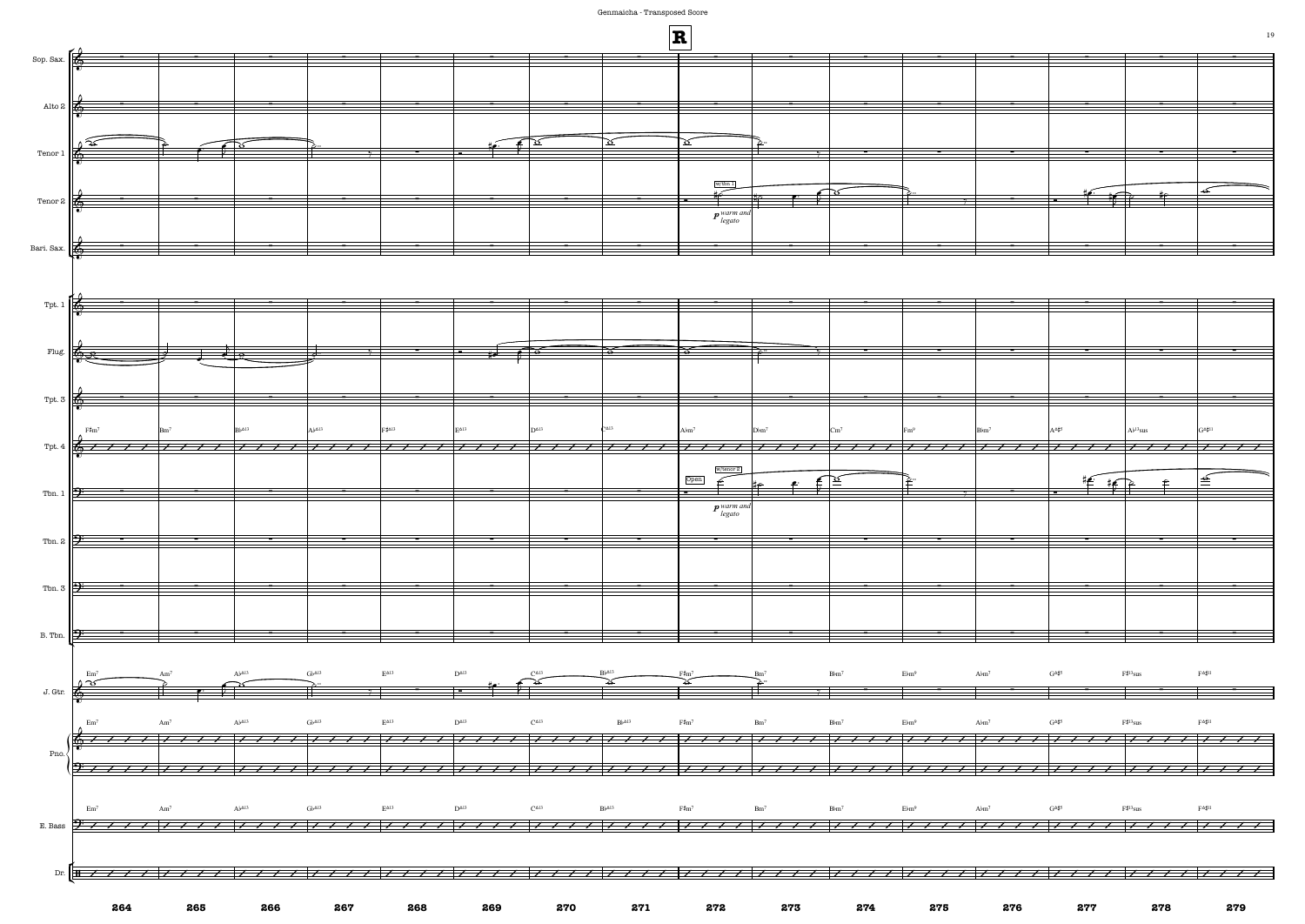![](_page_19_Figure_1.jpeg)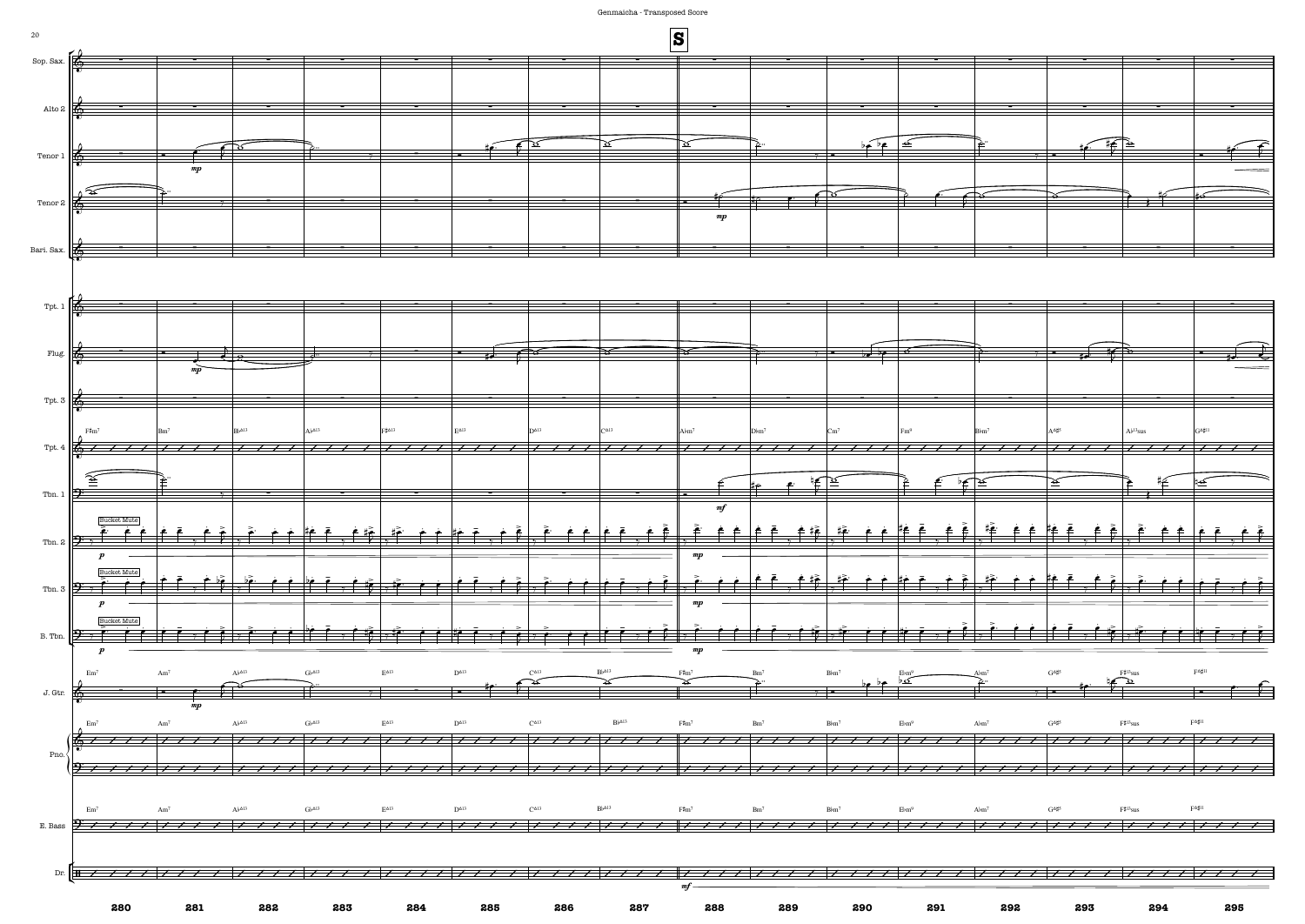![](_page_20_Figure_0.jpeg)

|   |   |   | ÷                               |
|---|---|---|---------------------------------|
|   |   |   |                                 |
|   |   |   |                                 |
|   |   |   |                                 |
|   |   |   |                                 |
|   |   |   |                                 |
|   |   |   |                                 |
|   |   |   |                                 |
|   |   |   |                                 |
|   |   |   |                                 |
|   |   |   |                                 |
|   |   |   |                                 |
|   |   |   |                                 |
|   |   |   |                                 |
|   |   |   |                                 |
|   |   |   |                                 |
|   |   |   |                                 |
|   |   |   |                                 |
|   |   |   |                                 |
|   |   |   |                                 |
|   |   |   |                                 |
|   |   |   |                                 |
|   |   |   |                                 |
|   |   |   |                                 |
|   |   |   |                                 |
|   | ۰ | ۰ | -                               |
|   |   |   |                                 |
|   |   |   |                                 |
|   |   |   |                                 |
|   |   |   |                                 |
|   |   |   |                                 |
|   |   |   |                                 |
|   |   |   |                                 |
|   |   |   |                                 |
|   |   |   |                                 |
|   |   |   |                                 |
|   |   |   |                                 |
|   |   |   |                                 |
|   |   |   |                                 |
|   | ▬ | Ξ | Ξ                               |
|   |   |   |                                 |
|   |   |   |                                 |
|   |   |   |                                 |
|   |   |   |                                 |
|   |   |   |                                 |
|   |   |   |                                 |
|   |   |   | Open                            |
|   |   |   |                                 |
|   |   |   | $\sqrt{\frac{w}{\text{tbn 3}}}$ |
|   |   |   |                                 |
| w | - | ÷ |                                 |
|   |   |   | Ξ                               |
|   |   |   | ₽                               |
|   |   |   |                                 |
|   |   |   |                                 |
|   |   |   |                                 |
|   |   |   | $mp-$                           |
|   |   |   |                                 |
|   |   |   |                                 |
|   |   |   | Open                            |
|   |   |   |                                 |
|   |   |   | $w/tbn$ 2                       |
|   |   |   |                                 |
|   | ۰ |   | -                               |
|   |   |   | ŧp                              |
|   |   |   |                                 |
|   |   |   |                                 |
|   |   |   |                                 |
|   |   |   |                                 |
|   |   |   | $mp \equiv$                     |
|   |   |   |                                 |
|   |   |   |                                 |
|   |   |   |                                 |
|   |   |   |                                 |
|   |   |   |                                 |
| - |   |   |                                 |
|   |   |   |                                 |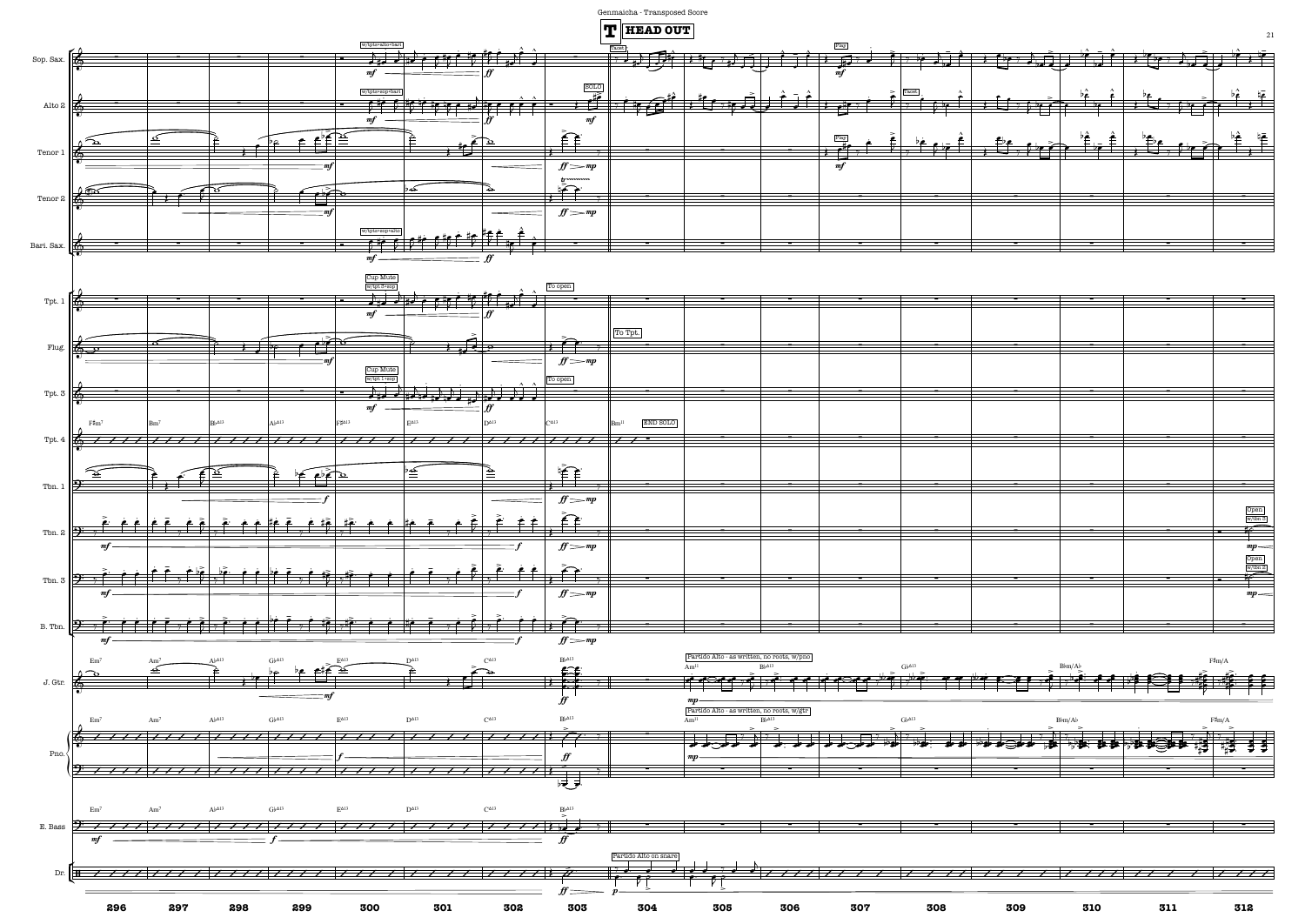![](_page_21_Figure_1.jpeg)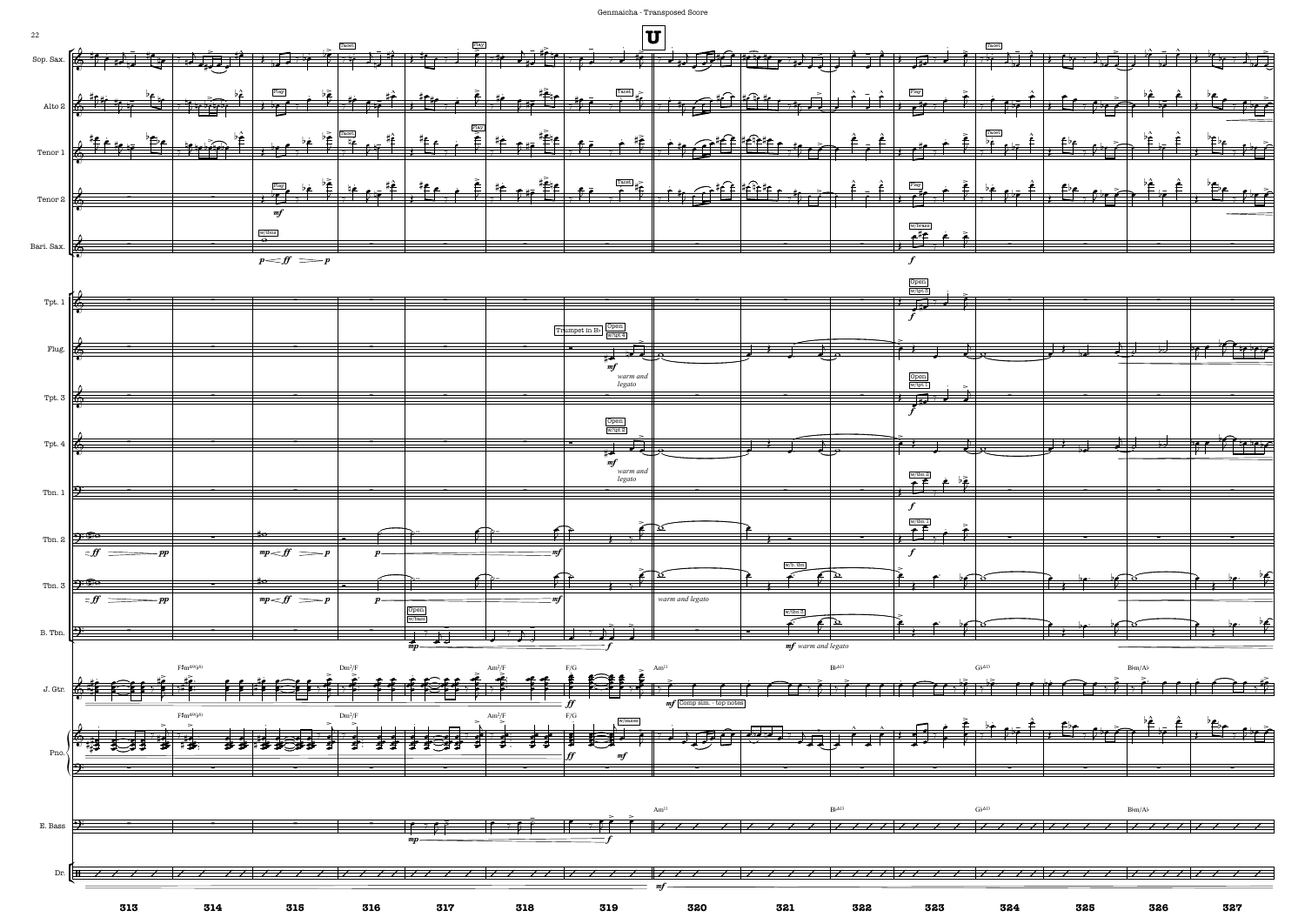![](_page_22_Figure_1.jpeg)